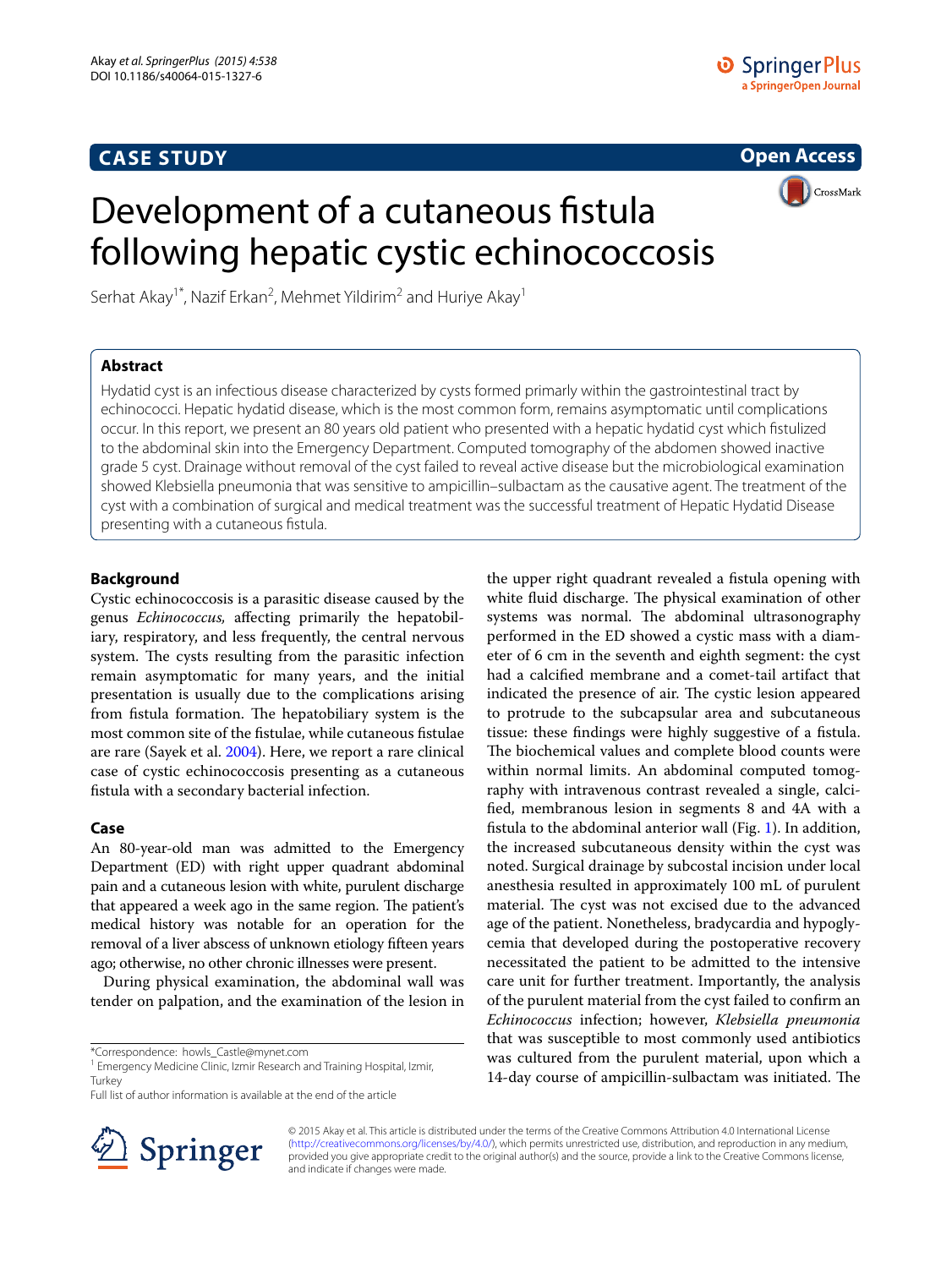

<span id="page-1-0"></span>patient underwent repeated abdominal ultrasonography, which failed to show a recurrence of similar cystic lesions in the abdomen. The patient was discharged 7 days after hospitalization and was followed at the outpatient clinic. The evaluation of the patient at an outpatient setting by ultrasound imaging 6 months after the procedure did not show a recurrence of the cyst.

## **Discussion**

Human echinococcosis is a zoonotic infection caused by one or more of the four known strains of *Echinococcus* parasites. The parasitic life cycle includes both herbivores and carnivores, including dogs and sheep; however, humans may become infected as intermediate through the ingestion of infected organs. Cystic echinococcosis presents as multiple cysts throughout the body, and is epidemic in the Mediterranean and certain parts of Africa and Central Asia. However, increased transcontinental travel has led to an increase in cystic echinococcosis in nonepidemic regions as well.

In humans, the asymptomatic initial infection is followed by the symptomatic phase, the type and severity of which depends on the location, size, number and mass effect of the cyst/s. For example, a noncomplicated cyst can cause symptoms secondary to its local affects such as the enlargement of the affected organ and impingement on surrounding tissue. When liver is infected, increased pressure exerted by the cyst can produce symptoms of jaundice or abdominal pain, whereas lung involvement can present as hemoptysis, dyspnea or chronic cough.

A common complication of the cystic echinococcosis is the cystic rupture and subsequent allergic reaction to the parasitic material, which ranges from urticaria to anaphylaxis depending on the volume of the leaked material. Other commonly observed complications include the compression of, or communication with, the biliary tree and secondary echinococcosis (Sayek et al. [2004\)](#page-2-0).

According to the Ghabli classification established by The World Health Organization-Informal Working Group in Echinococcus (WHO-IWGE), a type 5 cyst is defined as calcification of the cystic membranes, as determined by imaging characteristics, similar to our observations in our patient. Typically, a type 5 cyst is presumed inactive; however, in rare cases, an abscess with cutaneous fistula/e can occur in the calcified cavity, and typically presents with symptoms that were also observed in our patient. Importantly, previously reported cases of type 5 cysts include cutaneous fistulae with cystic material drainage in the absence of concomitant bacterial infection. In contrast, the microbiological evaluation of aspirated material in our patient did not reveal any active parasites, but was positive for *Klebsiella pneumonia* (Salerno and Cracolici [2006](#page-2-1); Yakan et al. [2009;](#page-2-2) Korwar et al. [2011](#page-2-3)). To date, there is no consensus on the best treatment modalities for cystic echinococcosis is still lacking, partially due to the lack of prospective studies and the rarity of the disease. A systematic review of treatment approaches for both complicated hepatic and disseminated cystic echinococcus suggest pericystectomy with drainage of the calcified hepatic cyst; however, this advice is based only on one retrospective analysis, i.e., a level IV evidence, and warrants further research (Dziri et al. [1999\)](#page-2-4).

Lewall and McCorkell have classified the rapture of hepatic echinococcal cysts into three (Lewall and McCorkell [1986](#page-2-5)). The contained rupture is defined by the containment of endocyst by the intact pericyst. Communicating rupture involves the drainage of cyst material into the bronchioles and biliary tract that are incorporated into the pericyst. Direct rupture, as in our case, occurs when the endocyst and pericsyt rupture with the subsequent leakage of cyst components, leading to complications such as anaphylactic shock and secondary bacterial infections (Kjossev and Teodosiev [2013\)](#page-2-6).

*Klebsiella pneumonia* infections are typically localized to the lower respiratory, urinary, and biliary tracts; surgical wound sites are also commonly infected. Predisposing factors include alcohol abuse, diabetes, malignancy, liver parenchymal disease and chronic obstructive pulmonary disease. The rate of reported pyogenic *Klebsiella pneumonia* liver abscesses are increasing (Lederman and Crum [2005](#page-2-7)). In our case, the patient's history of a liver abscess and advanced age might have contributed to the development of a liver abscess in a grade 5 hepatic echinococcosis cyst that was superinfected with *Klebsiella pneumonia*.